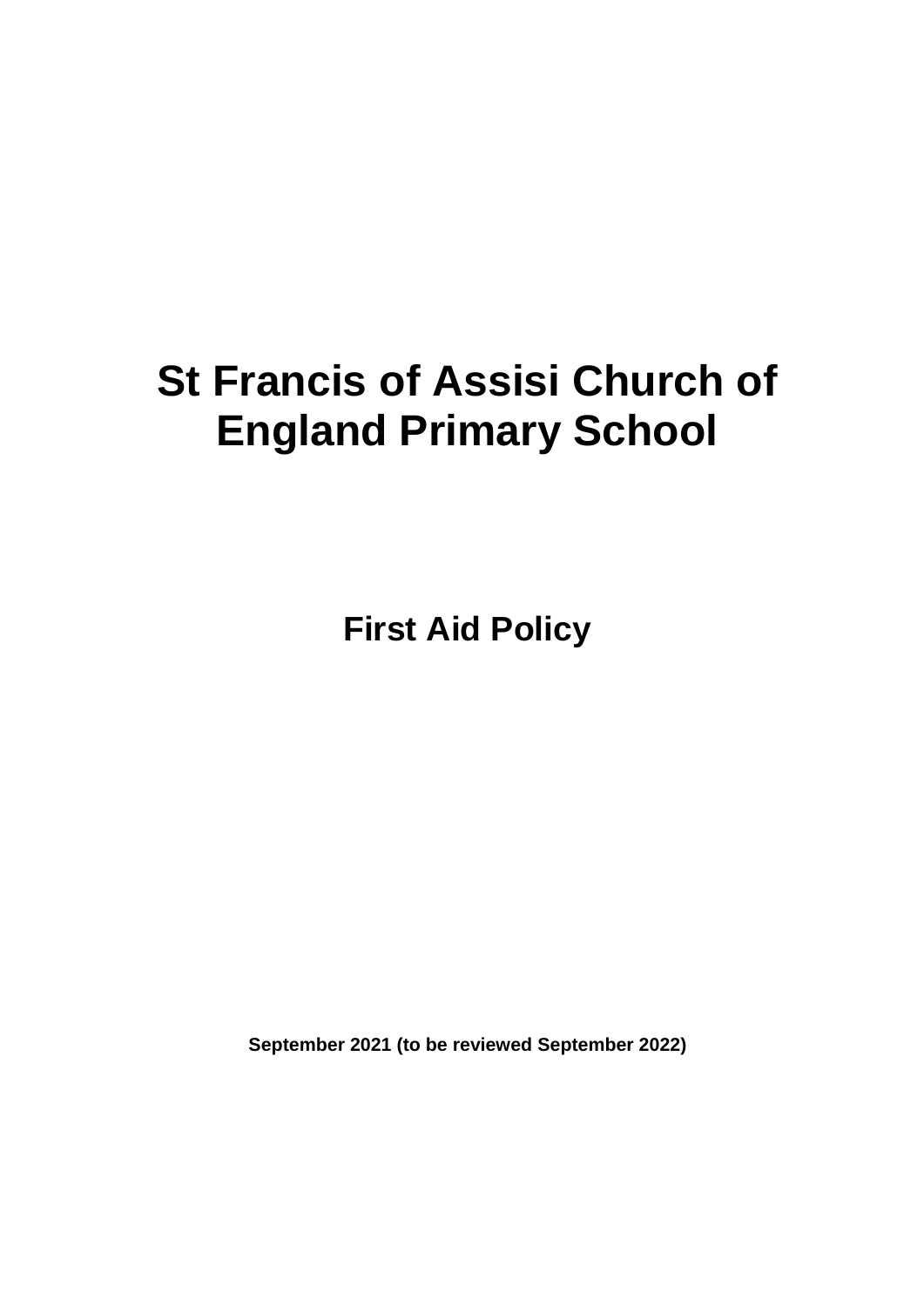#### Purpose and Aims

This policy has been created in accordance with Stockton Borough Council's First Aid in the Workplace - Practical Guidance Including Schools & Early Years Foundation Stage. Copies of this can be obtained from the school.

First aid can save lives and prevent minor injuries becoming major ones. First aid at work covers the arrangements that need to be made to ensure this happens that is the initial management of any injury or illness suffered at work. It does not include giving tablets or medicines to treat illness. For information regarding medical conditions and medication, please see the school's Supporting Pupils with Medical Conditions Policy.

The aim of first aid is to reduce the effects of injury or illness suffered. First-aid provision must be 'adequate and appropriate in the circumstances'. This means that sufficient first-aid personnel and facilities should be available, to give immediate assistance to casualties with both common injuries and illness and those likely to arise from specific hazards at work or to summon an ambulance or other professional help.

As part of St Francis of Assisi Church of England Primary School's aims and vision, we:

- create a safe and secure Christian environment where all may achieve their full potential and feel a sense of pride in their own achievements and the achievements of others.
- foster the confidence for pupils to be determined and persevere in a safe and secure environment.

The Governors and headteacher at St Francis of Assisi Church of England Primary School accept their responsibility under the Health and Safety (First Aid) Regulations 1981, the Health and Safety at Work etc. Act 1974 (HSWA), and acknowledge the importance of providing First Aid for employees, children and visitors within the school.

The Governors are committed to the Local Authority's procedures for reporting accidents and recognise their statutory duty to comply with the Reporting of Injuries, Diseases and Dangerous Occurrences Regulations (RIDDOR) 2013.

The Local Authority, as the employer, ensures that their insurance arrangements provide full cover for claims arising from actions of staff acting within the scope of their employment. It is the employer's responsibility to make sure that the statutory requirements for provision of first aiders are met, that appropriate training is provided and that the correct procedures are followed. The employer should be satisfied that any training has given staff sufficient understanding, confidence and expertise.

The governing body are required to develop policies to cover their own school. This should be based on a suitable and sufficient risk assessment carried out by a competent person. The governing body has general responsibility for all the schools policies, even when it's not the employer.

The headteacher is responsible for putting the governing body's policy into practice and for developing detailed procedures. The headteacher should also make sure that parents are aware of the school's health and safety policy, including arrangements for first aid.

The regulations do not oblige employers to provide first aid for anyone other than their own staff, but employers do have health and safety responsibilities towards non-employees. The Health and Safety Commission (HSC) guidance recommends that organisations, such as schools, which provide a service for others should include them in their risk assessments and provide for them. **In the light of their legal responsibilities for those in their care, schools should consider carefully the likely risks to pupils and visitors, and make allowances for them when drawing up policies and deciding on the numbers of first-aid personnel.**

From September 2014, under the terms of the reformed Statutory Framework for the Early Years Foundation Stage, there is a requirement which must be met for all schools and early years' providers in Ofsted registered settings attended by young children – that is children from birth to the end of the academic year in which a child has their fifth birthday stating that:

*"At least one person who has a current paediatric first aid certificate must be on the premises and available at all times when children are present, and must accompany children on outings.*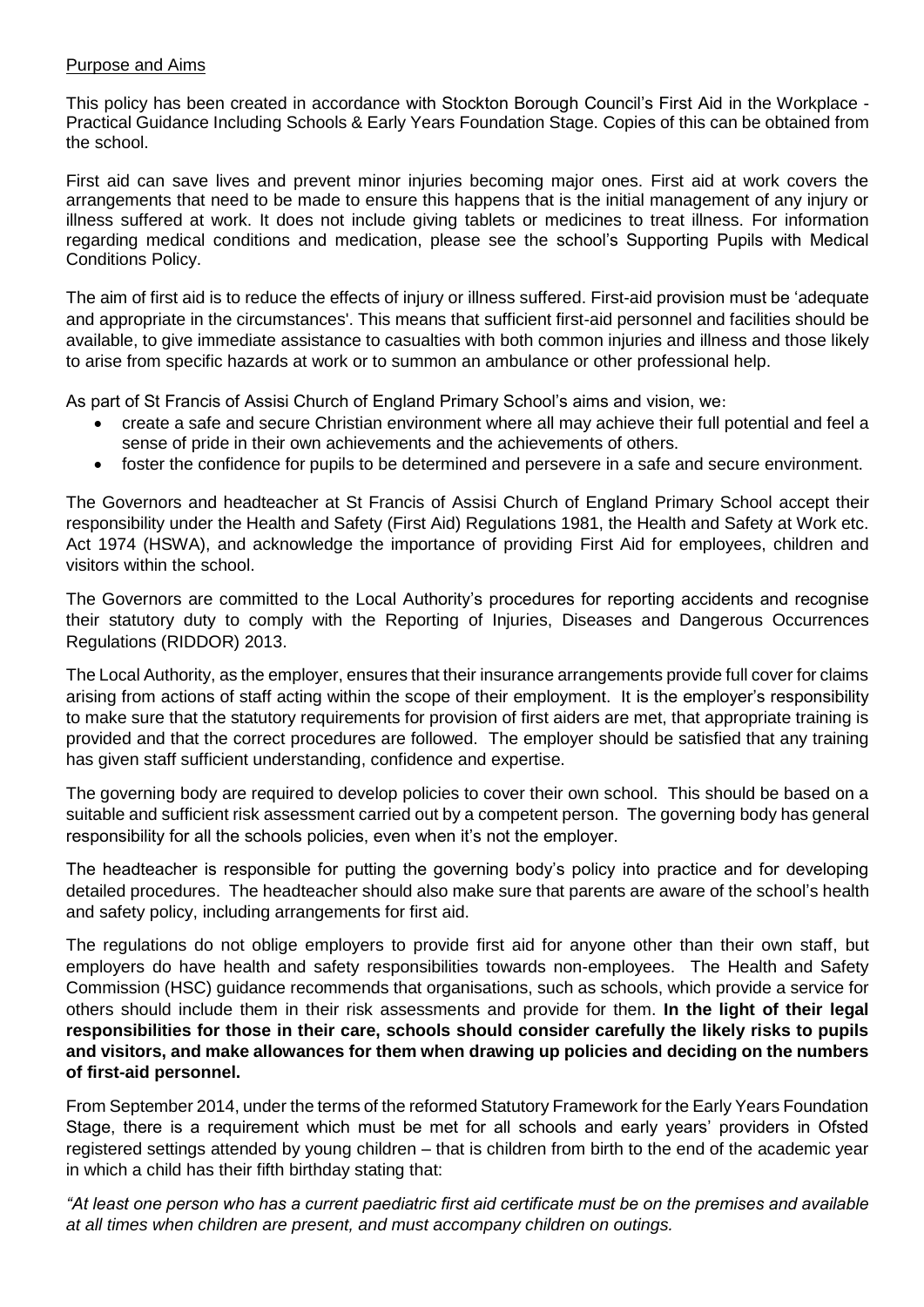*Child minders, and any assistant who might be in sole charge of the children for any period of time, must hold a current paediatric first aid certificate. Paediatric first aid training must be relevant for workers caring for young children and where relevant babies.* 

*Providers should take into account the number of children, staff and layout of the premises to ensure that a paediatric first aider is able to respond to emergencies quickly."* Para. 3.25

This policy is reviewed annually, or in the light of significant changes, to ensure that provision is adequate.

# **1. First Aid Organisation**

- **1.1** St Francis of Assisi Church of England Primary School's arrangements for carrying out the policy include nine key principles. They are to:
	- Place a duty on the Governing body to approve, implement and review the policy.
	- Place individual responsibilities and duties on all employees.
	- Report, record and where appropriate investigate all accidents.
	- Record **all** occasions when first is administered to employees, pupils and visitors.
	- Provide equipment and materials to carry out first aid treatment.
	- Make arrangements to provide training to employees, maintain a record of that training and review annually.
	- Establish a procedure for managing accidents in school which require First Aid treatment.
	- Provide information to employees on the arrangement for First Aid.
	- Undertake a risk assessment fir the first aid requirements of the school.

# **2. First Aid Kits**

- **2.1** The school provides materials, equipment and facilities as set out in DfE 'Guidance on First Aid for schools' 2014.
- **2.2** The location of First Aid kits in school are:
	- Back of Hall
	- Bottom of Stairs (new building)
	- Nursery

**2.3** The contents of the kits are checked on a regular basis by the appointed person for first Aid.

# **3. The Appointed Person**

- **3.1** An appointed person is someone who:
	- Takes charge when someone is injured or becomes ill.
	- Looks after the first-aid equipment eg re-stocking the first aid containers.
	- Ensures that an ambulance or other professional medical help is summoned when appropriate.
- **3.2** Appointed persons are **not** first aiders. They should **not** give first aid treatment for which they have not been trained. However, it is good practice to ensure that appointed persons have emergency first aid training/refresher training, as appropriate. These courses do not require HSE approval. They normally last four hours and cover the following topics:
	- What to do in an emergency;
	- Cardiopulmonary resuscitation;
	- First aid for the unconscious casualty;
	- First aid for the wounded and bleeding.
- **3.3** The appointed person for First Aid is C Evans.

# **4. First Aiders**

- **4.1** First Aiders must complete a training course approved by the Health and Safety Executive (HSE)
- **4.2** At school, the main duties of a first aider are to:
	- Give immediate help to casualties with common injuries or illness and those arising from specific hazards at school;
	- When necessary, ensure that an ambulance or other professional medical help is called.
- **4.3** Emergency first aid trained members of staff are:
- C Evans Appointed person
- A Camsell Paediatric First Aid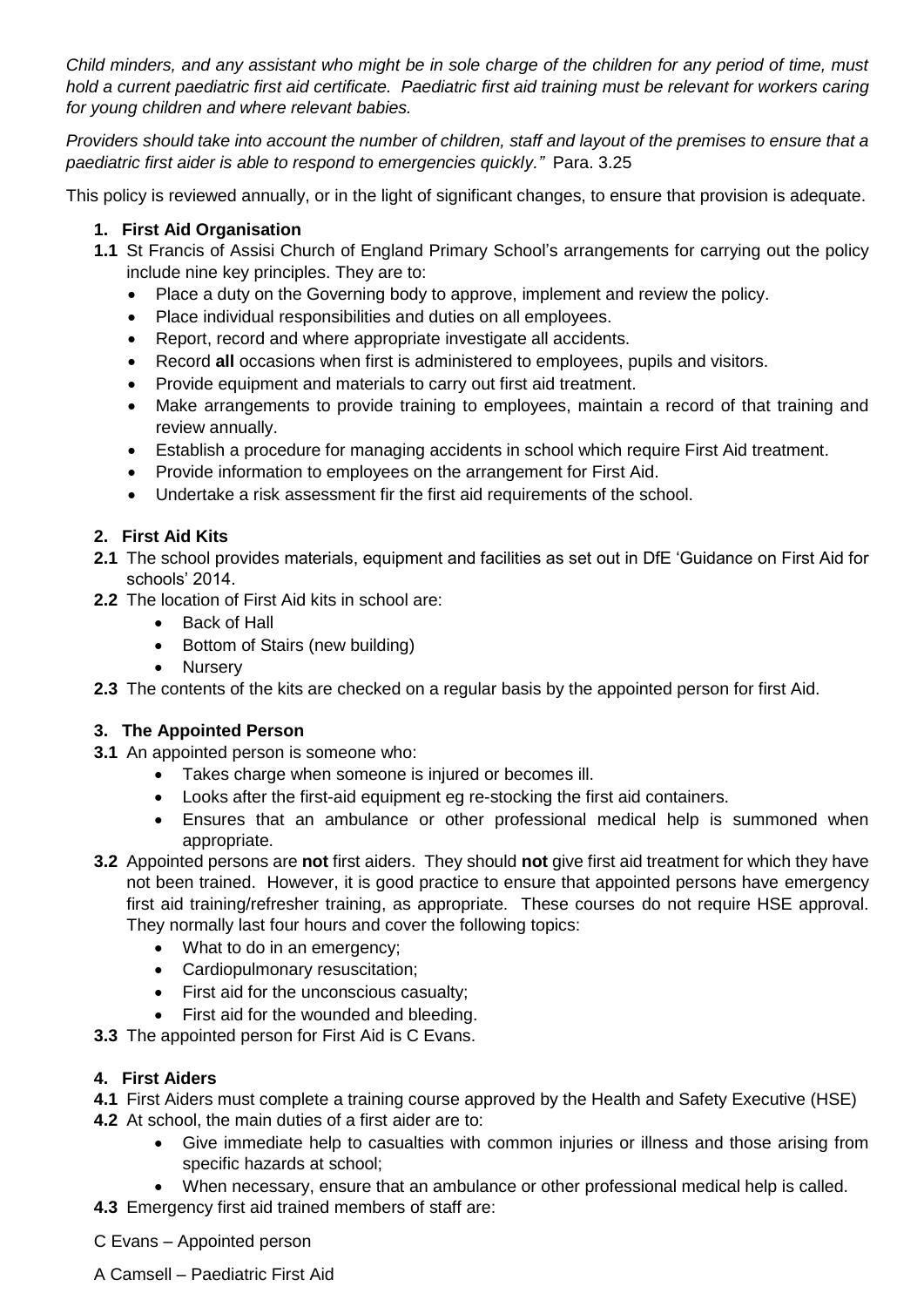- H Carrington Paediatric First Aid
- J Rowntree Paediatric First Aid
- R Naylor Paediatric First Aid
- **4.4** Training is refreshed every three years. This period has been extended for those staff who have not been able to attend training due to school closure and staffing issues.
- **4.5** Teachers' conditions of employment do not include giving first aid, although any member of staff may volunteer to undertake these tasks. Teachers and other staff in charge of pupils are expected to use their best endeavours at all times, particularly in emergencies, to secure the welfare of pupils at school in the same way as parents might be expected to act towards their children. In general, the consequences of taking no action are likely to be more serious than those of trying to assist in an emergency.
- **4.6** All staff should take precautions to avoid infection and must follow basic hygiene procedures. Staff should have access to single-use disposable gloves and hand washing facilities, and should take care when dealing with blood or other bodily fluids and disposing of dressing or equipment. Further guidance is available in the DfE publication *HIV and AIDS: A Guide for the Education Service* (see Annex A). LAs may have produced guidance on this issue, which county and controlled schools should follow.

## **5 Off-Site Activities**

 **5.1** At least one first aid kit will be taken on all off site activities, along with individual pupils' medication such as inhalers, epi-pens etc.

 **5.2** Risk assessments for all off-site activities include information about first aid procedures. Each assessment will identify risk that is specific to pupils who have specific health needs and plan to respond to these accordingly with appropriate contingencies.

 **5.3** It is not always necessary for the first aid trained person to accompany off-site visits. The only exception is in the case of EYFS aged children, where there MUST be a current paediatric qualified person in attendance at all times, whether on or off site.

**5.4** Risk assessments will take account of the risks posed by each visit, and this will form the basis of whether or not a 1<sup>st</sup> aid trained person is require to attend.

## **6. Out of School Hours Arrangements**

**6.1** Where activities are organised by school but held on the school's site out of hours, for example parent consultation evenings, there are staff with relevant training on site.

**6.2** Lettings are require to make their own arrangements for First Aid. This is part of the Letting Agreement.

## **7. Information on First Aid**

**7.1** The headteacher will inform all employees at the school of the following:

- The arrangements for recording and reporting accidents.
- The arrangements for First Aid.
- Those employees with qualification in First Aid.
- The location of First Aid kits.

**7.2** In addition, the headteacher will ensure that signs are displayed throughout the school that provide the following information:

- Names of employees with first aid qualifications
- Location of first aid boxes

**7.3** All members of staff will be made aware of the school's first aid policy. The policy will be on the school's network system in the 'staff shared' area.

**7.4** Staff are informed of any updates to information at meeting, as new pupils join the school or as pupils needs change.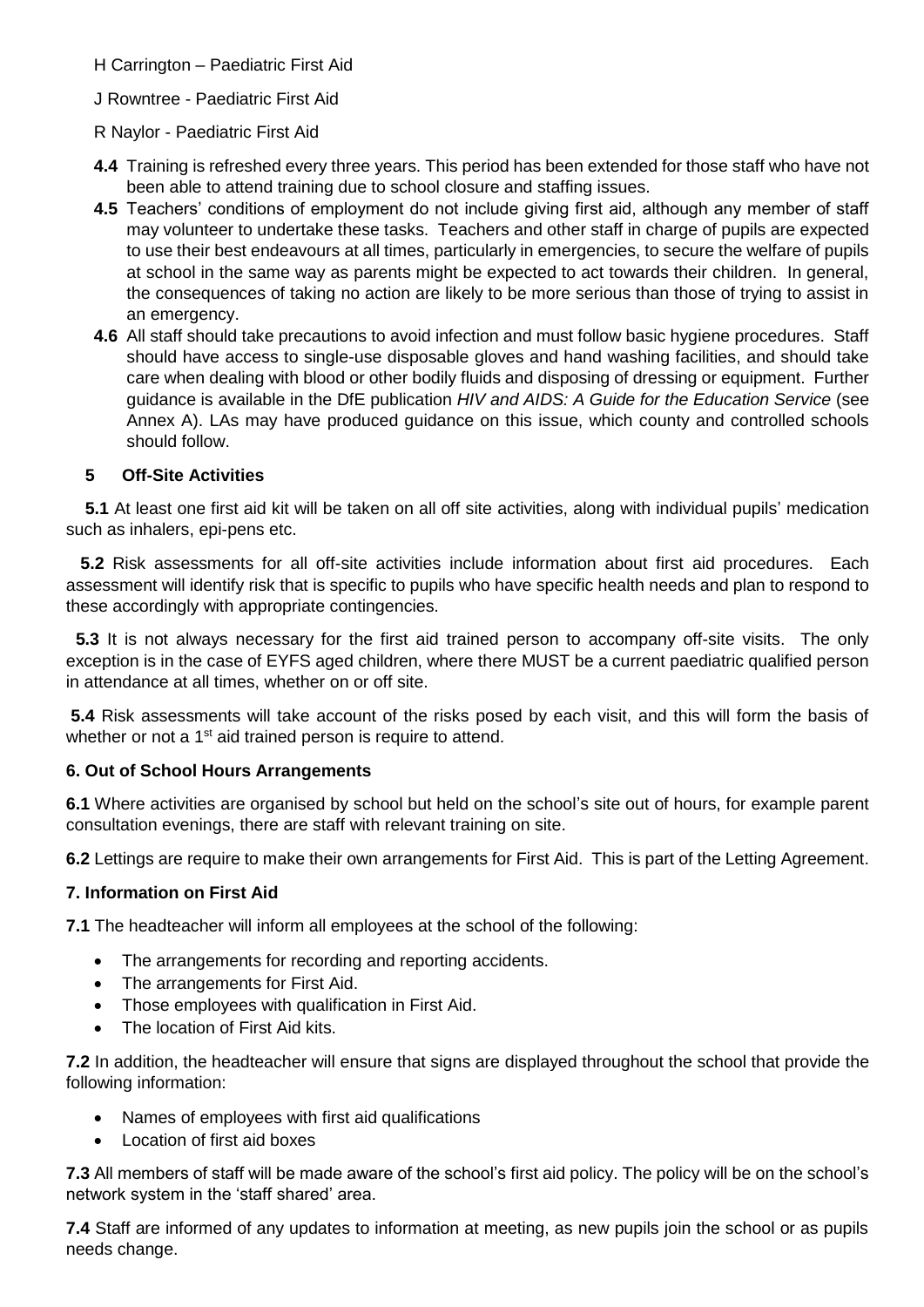# **8. Accident Reporting**

**8.1** The Governing body will implement the LA's procedures for reporting:

• All deaths to workers and non-workers, with the exception of suicides, if they arise from a workrelated accident, including any acts of physical violence to a worker.

**8.2** The Governing body is aware of its statutory duty under RIDDOR in respect of reporting the following to the Health and Safety executive as it applies to employees:

- An accident that involves an employee being incapacitated from work for more than seven consecutive days.
- Accidents must be recorded, but not reported where they result in a worker being incapacitated for more than three consecutive days.
- Specific injuries are:

Fractures, other than to fingers, thumbs and toes.

Amputations.

Any injury likely to lead to permanent loss of sight or reduction in sight.

Any crush injury to the head or torso causing damage to the brain or internal organs.

Serious burns (including scalding) which:

- Covers more than 10% of the body
- Causes significant damage to the eyes, respiratory system or other vital organs. Any scalping requiring hospital treatment.

Any loss of consciousness caused by head injuries or asphyxia.

- Any other injury arising from working in an enclosed space which:
- **-** Leads to hypothermia or heat-induced illness
- Requires resuscitation or admittance to hospital for more than 24 hours.

**8.3** For non-employees and pupils, an accident will only be reported under RIDDOR:

- Where it is related to work being carried out by an employee or contractor and the accident results in death or major injury, or
- They result in an injury and the person is taken directly from the scene of the accident to hospital for treatment to that injury. Examinations and diagnostic tests do not constitute 'treatment' in such circumstances. **There is no need to report incidents where people are taken to hospital purely as a precaution when no injury is apparent.**

**8.4** School must report diagnoses of certain occupational diseases, where these are likely to have been caused or made worse by their work: These diseases include (regulations 8 and 9):

- Carpal tunnel syndrome
- Severe cramp of the hand or forearm:
- Occupational dermatitis;
- Hand-arm vibration syndrome;
- Occupational asthma;
- Tendonitis or tenosynovitis of the hand or forearm;
- Any occupational cancer;
- Any disease attributed to an occupational exposure to a biological agent.

**8.5** For each instance where the head teacher considers an accident to a visitor or pupil is reportable under RIDDOR the advice of the authority will be sought.

## **9 Pupil Head Injuries and Accidents Involving the Head**

**9.1** The Governing body recognise that accidents involving the pupil's head can be problematic because the injury may not be evident and the effects only become noticeable after a period of time.

**9.2** Where emergency treatment is not required but the head injury requires checking by a medical professional, parents will be contacted so that this can be arranged.

**9.3** Where the first aider deems the head injury to be minor, parents will be informed by letter so that they are aware of the accident and how it was treated.